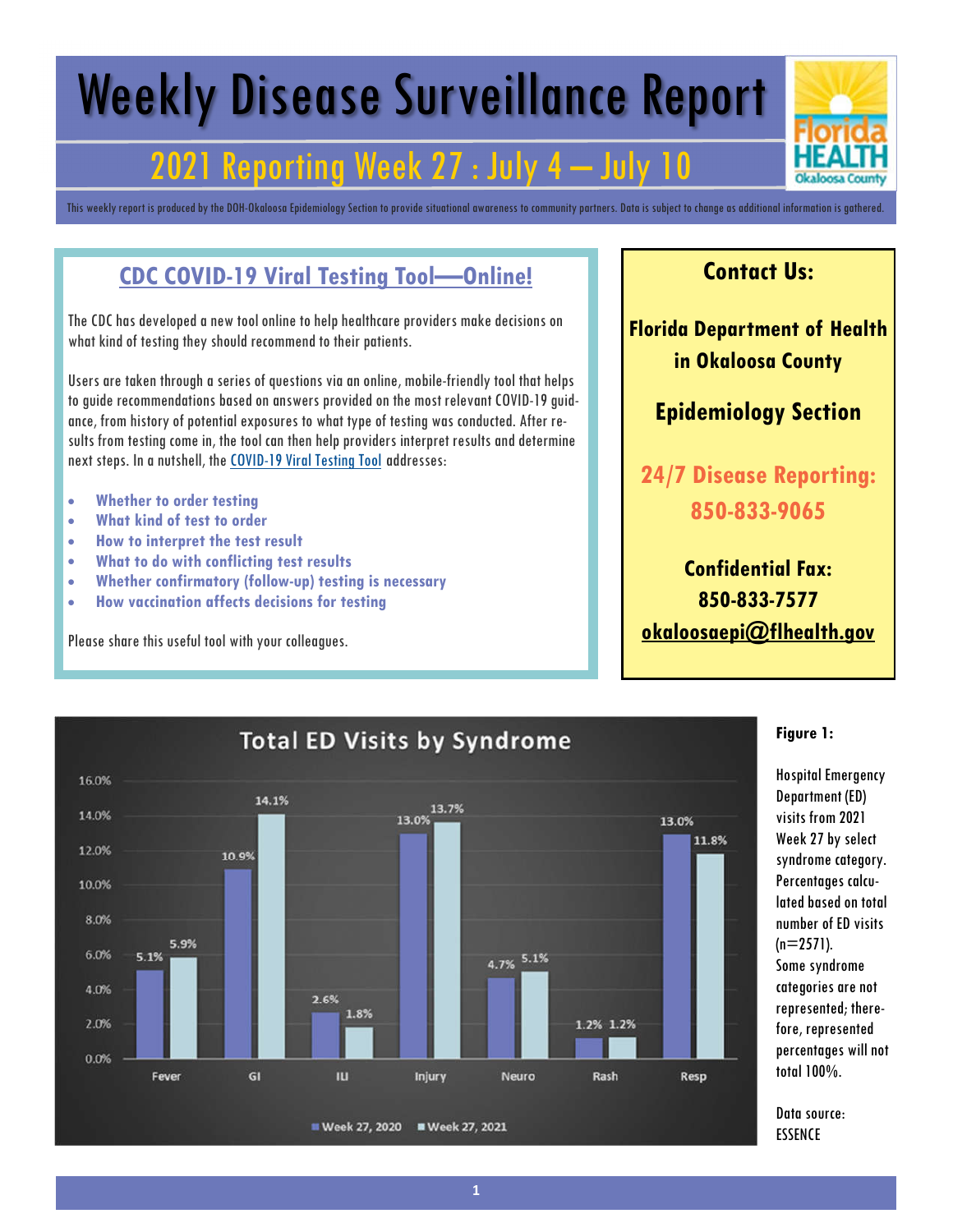## Syndromic Surveillance Okaloosa Hospital Emergency Department (ED) Visits









| Week 27–<br><b>Okaloosa County</b> |                               |  |
|------------------------------------|-------------------------------|--|
| Age<br>Group                       | <b>Top</b><br><b>Syndrome</b> |  |

| u vu v   | <b>Synurome</b> |
|----------|-----------------|
| 0-4      | <b>FEVER</b>    |
| $5 - 19$ | INJURY          |
|          |                 |



# **Syndrome**

| -         | NJUNI                         |
|-----------|-------------------------------|
| 20-34     | GI                            |
| $35 - 54$ | GI                            |
| $55 - 74$ | <b>INJURY</b>                 |
| $75+$     | <b>INJURY,</b><br><b>RESP</b> |

#### **Week 27—Fort Walton Beach Medical Center**

| <b>Age Range</b> | <b>Top Syndrome</b> | <b>Total ED Visits for</b><br><b>Syndrome</b> |
|------------------|---------------------|-----------------------------------------------|
| $0 - 4$          | <b>FEVER, RESP</b>  | 43, 43                                        |
| $5 - 19$         | <b>INJURY</b>       | 28                                            |
| 20-34            | <b>INJURY</b>       | 49                                            |
| $35 - 54$        | <b>INJURY</b>       | 46                                            |
| 55-74            | <b>RESP</b>         | 31                                            |
| $75+$            | <b>INJURY</b>       | 17                                            |

#### **Week 27—North Okaloosa Medical Center**

| <b>Age Range</b> | <b>Top Syndrome</b> | <b>Total ED Visits for</b><br><b>Syndrome</b> |
|------------------|---------------------|-----------------------------------------------|
| $0 - 4$          | <b>FEVER</b>        | 12                                            |
| $5 - 19$         | <b>INJURY</b>       | 8                                             |
| 20-34            | GI                  | 26                                            |
| $35 - 54$        | GI                  | 25                                            |
| 55-74            | GI                  | 19                                            |
| $75+$            | <b>RESP</b>         | 10                                            |

#### **Week 27—Twin Cities Hospital**

|                                                                 | <b>Age Range</b> | <b>Top Syndrome</b> | <b>Total ED Visits for</b><br><b>Syndrome</b> |
|-----------------------------------------------------------------|------------------|---------------------|-----------------------------------------------|
| $0 - 4$                                                         |                  | <b>FEVER, GI</b>    | 6,6                                           |
|                                                                 | $5 - 19$         | <b>GI, INJURY</b>   | 7,7                                           |
| <b>IRY</b><br>20-34<br>$35 - 54$<br>RY,<br>55-74<br>SP<br>$75+$ | GI               | 20                  |                                               |
|                                                                 |                  | <b>INJURY</b>       | 17                                            |
|                                                                 |                  | GI                  | 16                                            |
|                                                                 |                  | <b>INJURY</b>       | 8                                             |

| <b>Week 27-DestinER</b> |                     |                                               |  |
|-------------------------|---------------------|-----------------------------------------------|--|
| <b>Age Range</b>        | <b>Top Syndrome</b> | <b>Total ED Visits for</b><br><b>Syndrome</b> |  |
| $0 - 4$                 | <b>RESP</b>         | 14                                            |  |
| $5 - 19$                | <b>RESP</b>         | 13                                            |  |
| 20-34                   | GI                  | 11                                            |  |
| $35 - 54$               | GI                  | 10                                            |  |
| 55-74                   | <b>INJURY</b>       | 12                                            |  |
| $75+$                   | <b>INJURY</b>       | 3                                             |  |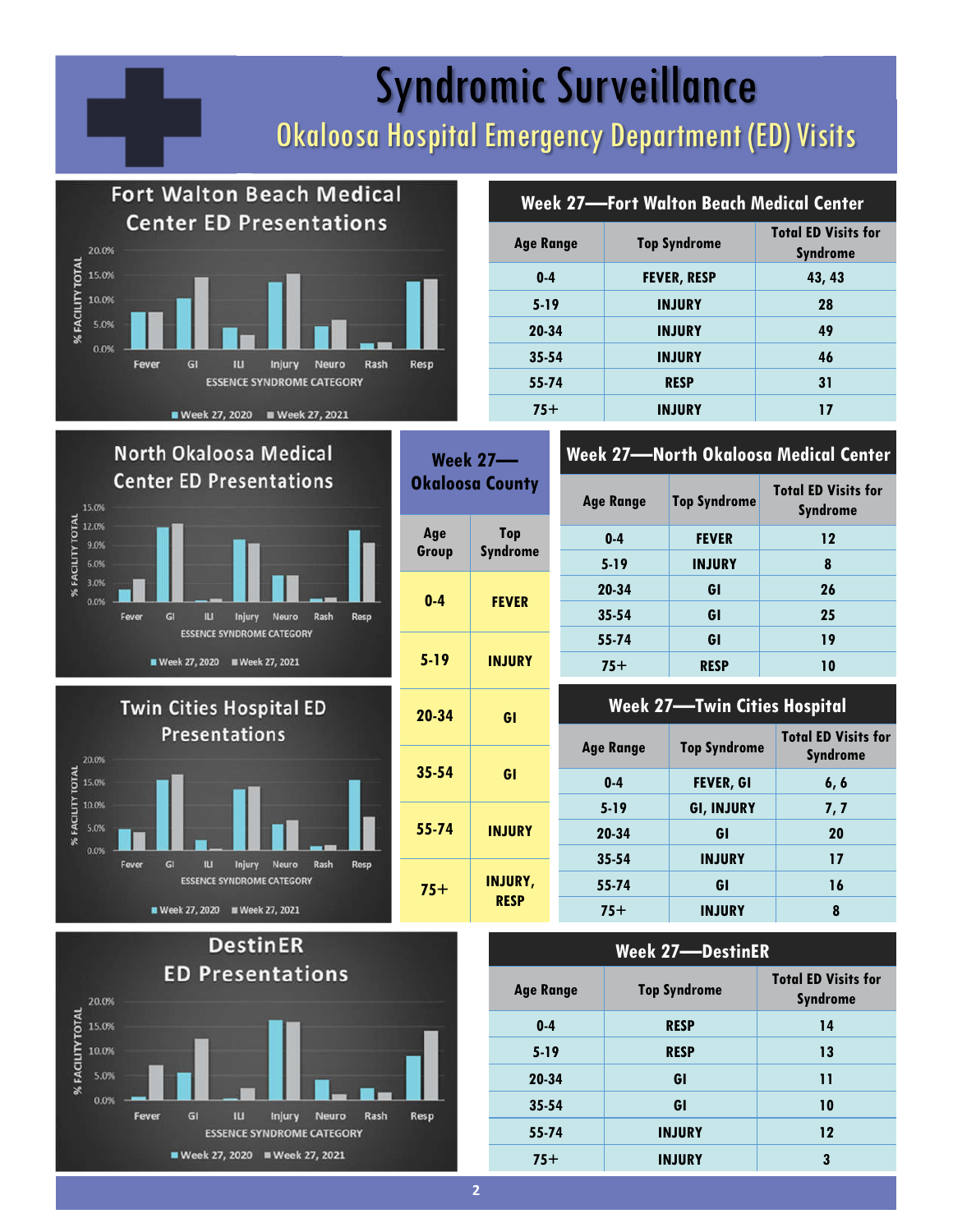**COVID-19 Fully Vaccinated = No Quarantine**

## COVID-19 in Okaloosa County

#### Week 27: July 4 - July 10

| <b>Week 27 Review</b>                          |        | <b>Difference</b><br>from Wk26 |
|------------------------------------------------|--------|--------------------------------|
| <b>Resident Case Count</b>                     | 198    | $+81$                          |
| <b>Resident Case Count per 100K Population</b> | 95.92  | $+39.24$                       |
| <b>Average Resident Cases per Day</b>          | 28.3   | $+11.6$                        |
| <b>Percent Positivity</b>                      | 12.13% | $+3.85$                        |
| <b>Deaths</b>                                  | 1      | Λ                              |
| <b>Cumulative Cases since March 2020</b>       | 21575  |                                |
| <b>Cumulative Deaths since March 2020</b>      | 376    |                                |

| <b>Week 27 Community Risk Level</b>            |                                                         |                          |
|------------------------------------------------|---------------------------------------------------------|--------------------------|
| <b>COVID-19 Community</b><br><b>Risk Level</b> | <b>New Cases per 100K</b><br><b>Population per Week</b> | % Positivity<br>per Week |
| <b>HIGH</b>                                    | 95.92                                                   | 12.13%                   |
| <b>PREVIOUS WEEK RISK LEVEL: SUBSTANTIAL</b>   |                                                         |                          |
| Low                                            | $\leq$ 10                                               | $<$ 5%                   |
| Moderate                                       | 10-49                                                   | $5 - 7.9%$               |
| <b>Substantial</b>                             | 50-99                                                   | $8 - 9.9%$               |
| <b>High</b>                                    | >100                                                    | >10%                     |

Community risk level is the color of the higher risk level for the two indicators. Data Source : CDC Community Indicators at the County Level

### Vaccination Impact in Okaloosa

|                                        | <b>OKALOOSA</b> | บร    |
|----------------------------------------|-----------------|-------|
| % of Population $\geq$ 12 Years of Age | 38.3%           | 56.1% |
| % of Population $\geq 65$ Years of Age | 77.0%           | 79.0% |

**COVID-19 Vaccinations: Okaloosa vs. US**

Data reported through previous Sunday. Data Source: CDC COVID Data Tracker



| <b>Fully Vaccinated</b><br>Okaloosa Residents |       |  |
|-----------------------------------------------|-------|--|
| % Fully<br><b>Age Group</b><br>Vaccinated     |       |  |
| $12 - 14$                                     | 9.7%  |  |
| 15-24                                         | 18.0% |  |
| 25-44                                         | 22.6% |  |
| 45-64                                         | 45.6% |  |
| 65-74                                         | 74.9% |  |
| 75-84                                         | 77.3% |  |
| $85 +$                                        | 80.4% |  |
| 12 - 85+                                      | 38.3% |  |

#### **Figure 2:**

Cumulative number of fully vaccinated Okaloosa residents as compared to COVID-19 cases per week. Data reported through previous Sunday.

Data Source: Merlin Database

#### **3**